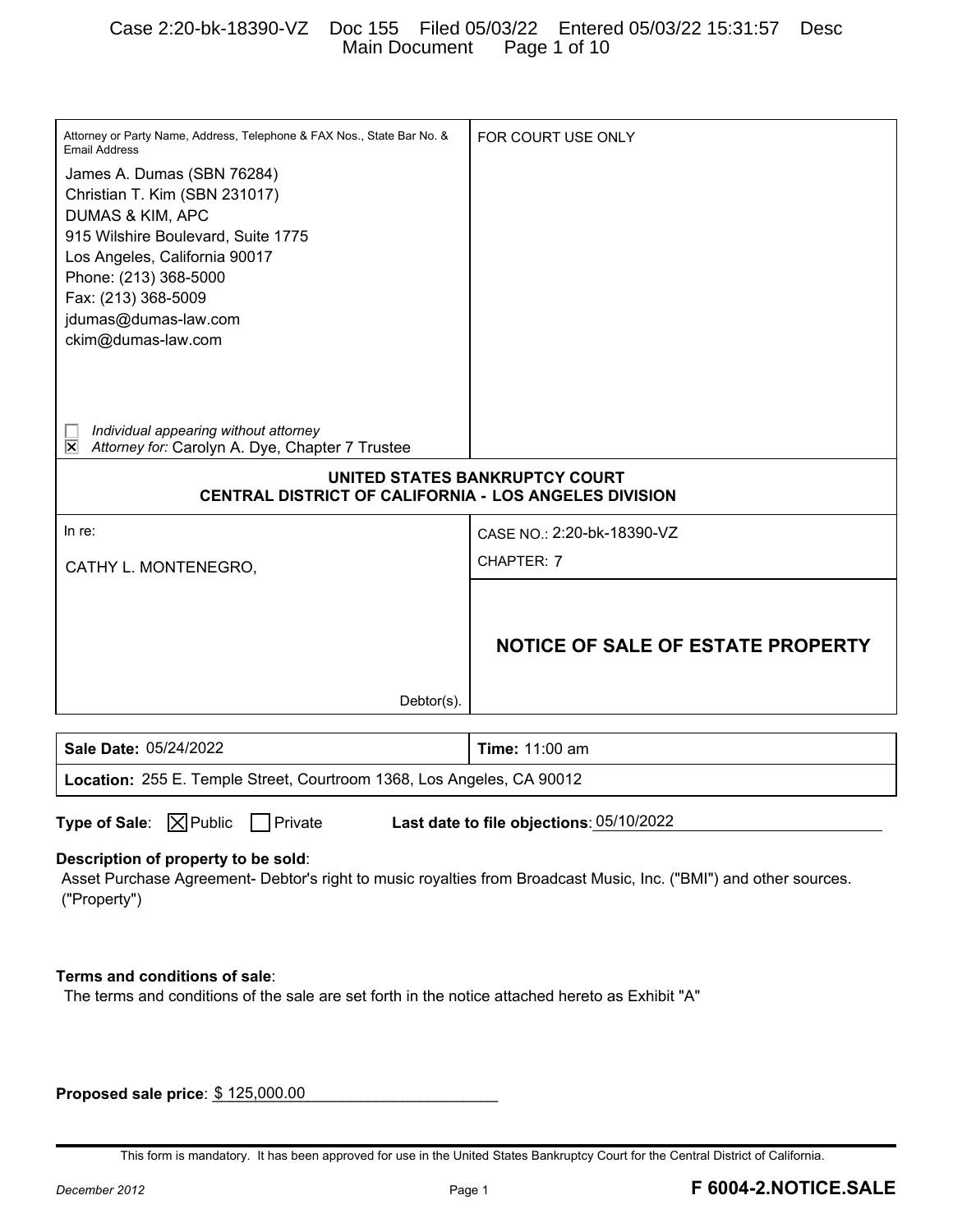## Case 2:20-bk-18390-VZ Doc 155 Filed 05/03/22 Entered 05/03/22 15:31:57 Desc Main Document Page 2 of 10

## **Overbid procedure (***if any***)**:

The overbid procedure is described in the notice attached hereto as Exhibit "A"

### **If property is to be sold free and clear of liens or other interests, list date, time and location of hearing:**

May 24, 2022 11:00 a.m. 255 E. Temple Street, Courtroom 1368, Los Angeles, CA 90012

### **Contact person for potential bidders (***include name, address, telephone, fax and/or email address***):**

Christian T. Kim (SBN 231017) DUMAS & KIM, APC 915 Wilshire Boulevard, Suite 1775 Los Angeles, California 90017 Phone: (213) 368-5000 Fax: (213) 368-5009 ckim@dumas-law.com

Date: 05/03/2022

This form is mandatory. It has been approved for use in the United States Bankruptcy Court for the Central District of California.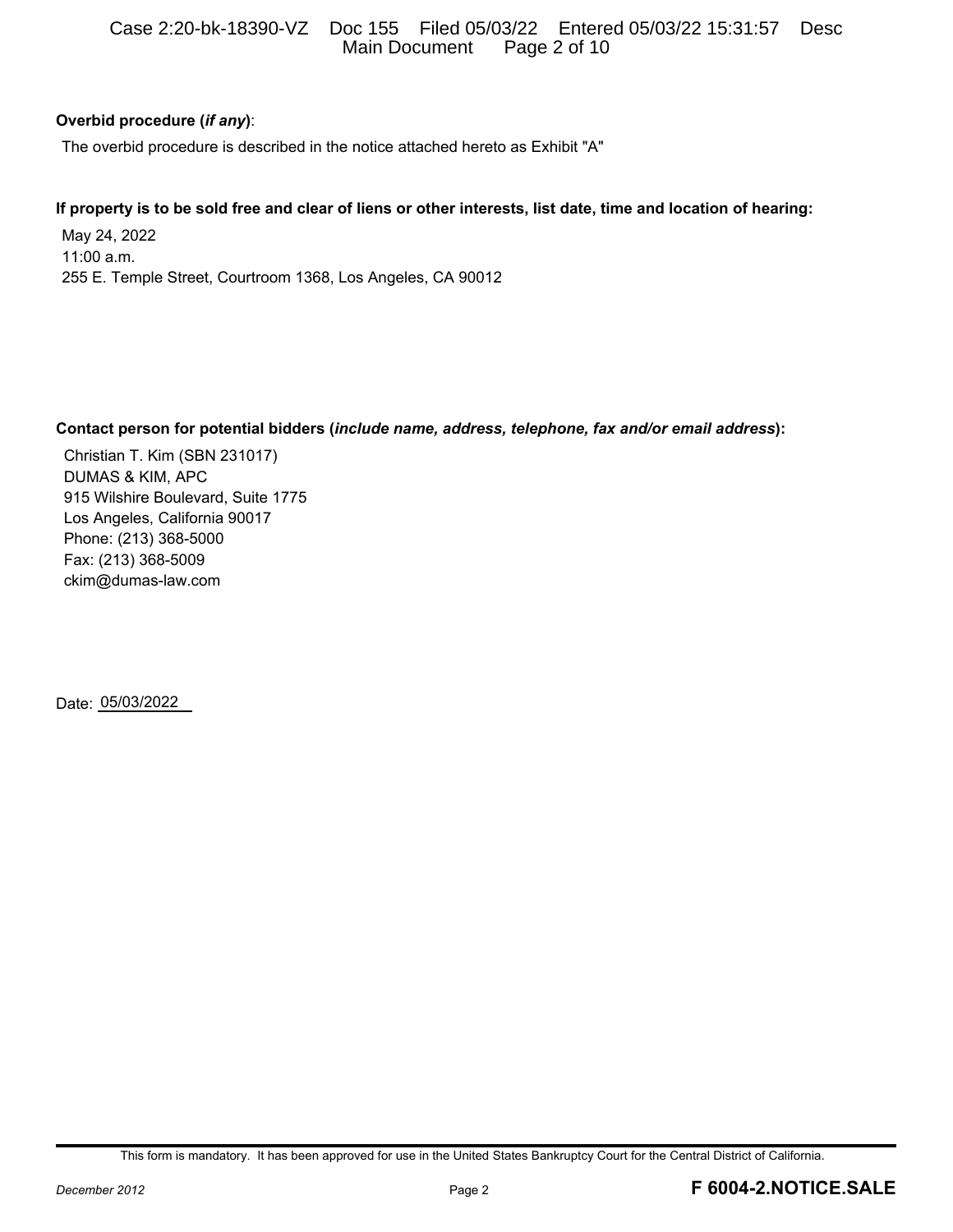Case 2:20-bk-18390-VZ Doc 155 Filed 05/03/22 Entered 05/03/22 15:31:57 Desc Main Document Page 3 of 10

# EXHIBIT "A"

# EXHIBIT "A"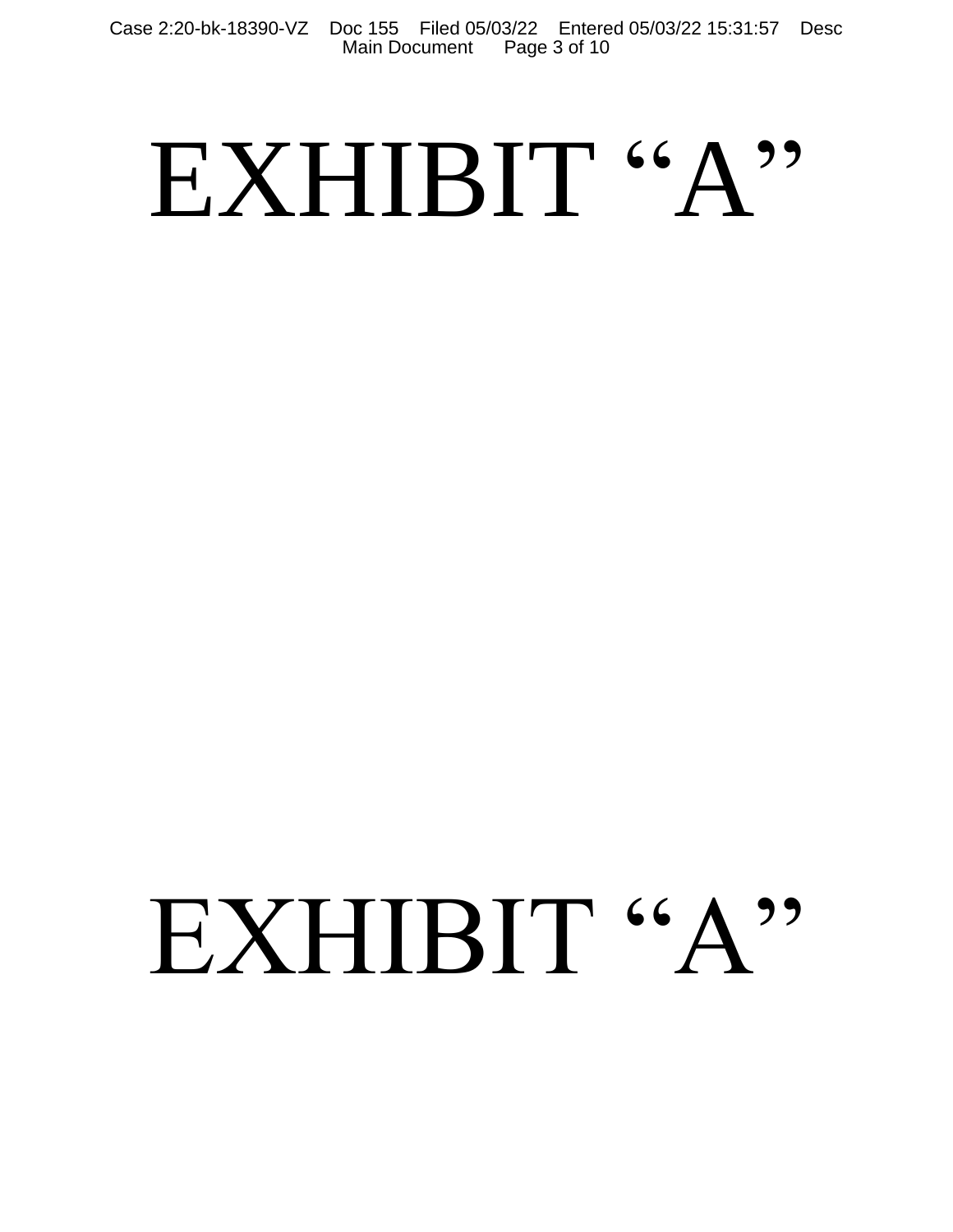|                       |                                                                                                                                                                                                       | Main Document                                    | Case 2:20-bk-18390-VZ Doc 155 Filed 05/03/22 Entered 05/03/22 15:31:57<br><b>Desc</b><br>Page 4 of 10                                                                                 |
|-----------------------|-------------------------------------------------------------------------------------------------------------------------------------------------------------------------------------------------------|--------------------------------------------------|---------------------------------------------------------------------------------------------------------------------------------------------------------------------------------------|
| 1<br>2<br>3<br>4<br>5 | James A. Dumas (SBN 76284)<br>Christian T. Kim (SBN 231017)<br>DUMAS & KIM, APC<br>915 Wilshire Boulevard, Suite 1775<br>Los Angeles, California 90017<br>Phone: 213-368-5000<br>213-368-5009<br>Fax: |                                                  |                                                                                                                                                                                       |
| 6                     | Attorneys for Chapter 7 Trustee,<br>Carolyn A. Dye                                                                                                                                                    |                                                  |                                                                                                                                                                                       |
| 7                     |                                                                                                                                                                                                       |                                                  | UNITED STATES BANKRUPTCY COURT                                                                                                                                                        |
| 8                     |                                                                                                                                                                                                       |                                                  | <b>CENTRAL DISTRICT OF CALIFORNIA</b>                                                                                                                                                 |
| 9                     |                                                                                                                                                                                                       |                                                  | <b>LOS ANGELES DIVISION</b>                                                                                                                                                           |
| 10<br>11              |                                                                                                                                                                                                       |                                                  |                                                                                                                                                                                       |
| 12                    | In re:                                                                                                                                                                                                |                                                  | Case No.: 2:20-bk-18390-VZ                                                                                                                                                            |
| 13                    | CATHY L. MONTENEGRO,                                                                                                                                                                                  |                                                  | Chapter 7                                                                                                                                                                             |
| 14                    | Debtor.                                                                                                                                                                                               |                                                  | [Honorable Vincent P. Zurzolo]                                                                                                                                                        |
| 15                    |                                                                                                                                                                                                       |                                                  | <b>NOTICE OF TRUSTEE'S MOTION FOR</b>                                                                                                                                                 |
| 16<br>17              |                                                                                                                                                                                                       |                                                  | <b>ORDER AUTHORIZING SALE OF</b><br>PERSONAL PROPERTY OF THE<br><b>ESTATE FREE AND CLEAR OF LIENS</b>                                                                                 |
| 18                    |                                                                                                                                                                                                       |                                                  | AND INTERESTS, SUBJECT TO<br><b>HIGHER AND BETTER OFFERS, AND</b><br><b>APPROVING OVERBIDDING</b>                                                                                     |
| 19<br>20              |                                                                                                                                                                                                       |                                                  | <b>PROCEDURES</b>                                                                                                                                                                     |
| 21<br>22<br>23        |                                                                                                                                                                                                       |                                                  | Date: May 24, 2022<br>Time: 11:00 a.m.<br>Place: 255 E. Temple Street<br><b>Courtroom 1368</b><br>Los Angeles, CA 90012                                                               |
| 24                    |                                                                                                                                                                                                       |                                                  | TO THE HONORABLE VINCENT P. ZURZOLO, UNITED STATES BANKRUPTCY                                                                                                                         |
| 25                    |                                                                                                                                                                                                       | JUDGE, THE DEBTOR, AND OTHER INTERESTED PARTIES: |                                                                                                                                                                                       |
| 26                    | $^{\prime\prime\prime}$                                                                                                                                                                               |                                                  |                                                                                                                                                                                       |
| 27                    |                                                                                                                                                                                                       |                                                  |                                                                                                                                                                                       |
| 28                    |                                                                                                                                                                                                       |                                                  |                                                                                                                                                                                       |
|                       | <b>OVERBIDDING PROCEDURES</b>                                                                                                                                                                         |                                                  | NOTICE OF TRUSTEE'S MOTION FOR ORDER AUTHORIZING SALE OF PERSONAL PROPERTY OF THE ESTATE<br>FREE AND CLEAR OF LIENS AND INTERESTS, SUBJECT TO HIGHER AND BETTER OFFERS, AND APPROVING |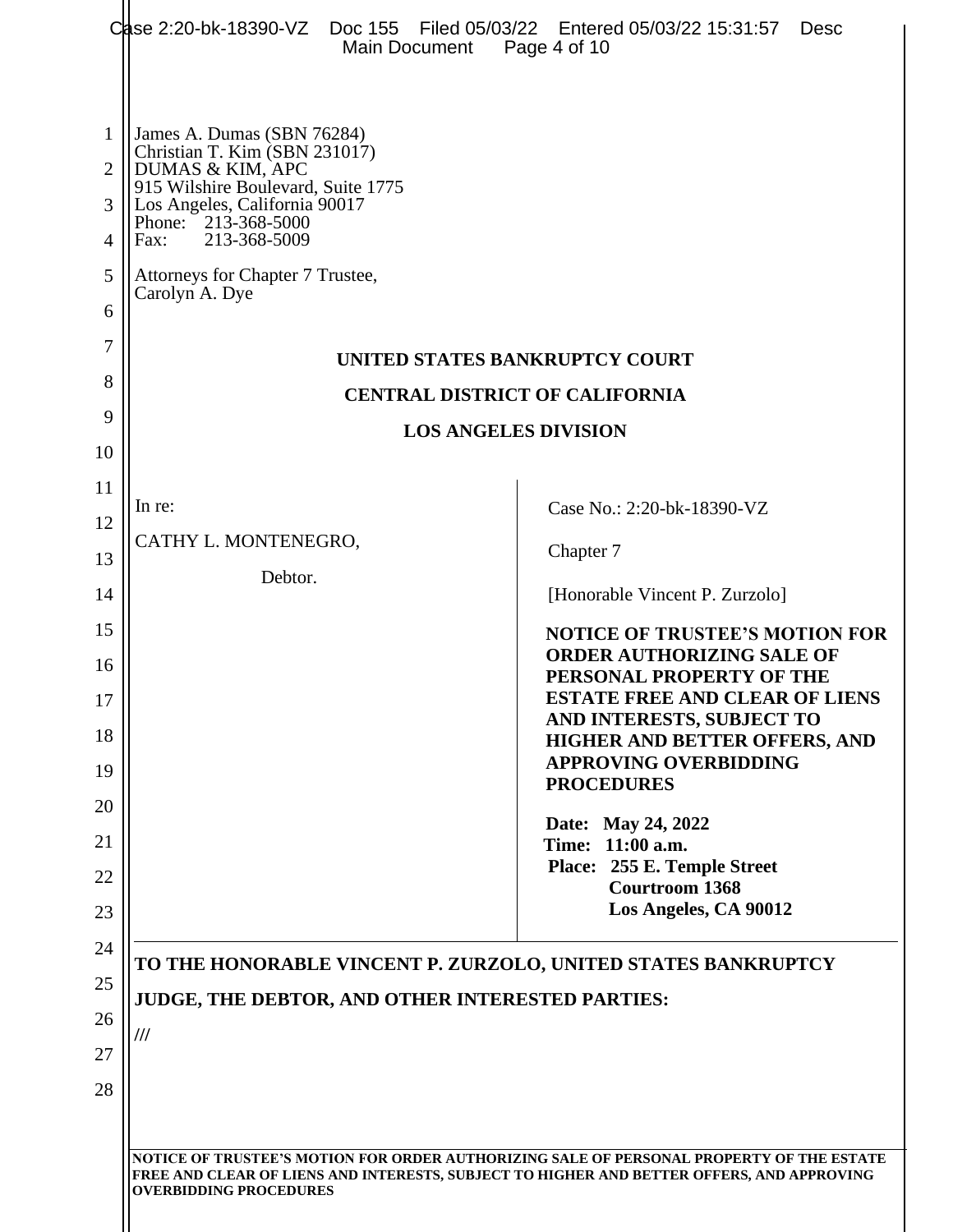1 2 3 4 5 6 7 8 **PLEASE TAKE NOTICE** that on May 24, 2022, at 11:00 a.m., a hearing will be held in Courtroom 1368 before the Honorable Vincent P. Zurzolo, United States Bankruptcy Judge, in the United States Bankruptcy Court located at 255 E. Temple Street, Los Angeles, California to consider the motion of the Chapter 7 Trustee herein, Carolyn A. Dye ("Trustee"), for an order authorizing the sale of the estate's rights, title and interest in the personal property of the debtor, Cathy L. Montenegro, ("Debtor") as described in the Asset Purchase Agreement attached to the concurrently filed Motion for Sale, which include but is not limited to the Debtor's right to music royalties from Broadcast Music, Inc. ("BMI"), and other sources. ("Property")

9 11 12 13 14 15 Trustee proposes to sell the Property to Structured Asset Sales, LLC and/or assignee (collectively the "Buyer") for a total consideration of One Hundred Twenty-Five Thousand Dollars (\$125,000). Buyer has paid the entire Purchase Price and the sale is to close within five (5) business days after the entry of a sale order approving the sale. The sale is on an "as is - where is" basis. The sale is subject to Bankruptcy Court approval which shall necessarily include an overbid process. There are no broker commissions that need to be paid in connection with the sale. The overbid procedures are as follows:

16 17 a. Minimum Overbids. The minimum overbid for the Property shall be \$1,250 above the present offer and any subsequent overbids shall be at least \$1,250 over the preceding offer.

18 19 20 21 22 23 24 b. Minimum Deposits. A minimum deposit equal to the Purchase Price of One Hundred Twenty-Five Thousand Dollars (\$125,000), and the initial overbid of One Thousand Two Hundred Fifty Dollars (\$1,250). The overbid payment shall be by cashier's check payable to "Carolyn A. Dye ATF Cathy Montenegro" in the total amount of \$126,250 by no later than **May 17, 2022**. **In the event the approved Buyer does not close the transaction, the deposit will be non-refundable if the overbid is accepted, and the sale does not close within five (5) days of the date on which the Order approving the sale of the Property is entered by the Court.**

25 26 27 28 c. **Overbidders are requested to submit to the Trustee, not later than May 17, 2022, a cashier's check for the required deposit and evidence of the ability to close.** The Trustee will promptly advise any proposed overbidder of any disapproval of qualifications, giving the overbidder an opportunity to correct the deficiency. The Trustee holds sole discretion in accepting and rejecting

**NOTICE OF TRUSTEE'S MOTION FOR ORDER AUTHORIZING SALE OF PERSONAL PROPERTY OF THE ESTATE FREE AND CLEAR OF LIENS AND INTERESTS, SUBJECT TO HIGHER AND BETTER OFFERS, AND APPROVING OVERBIDDING PROCEDURES**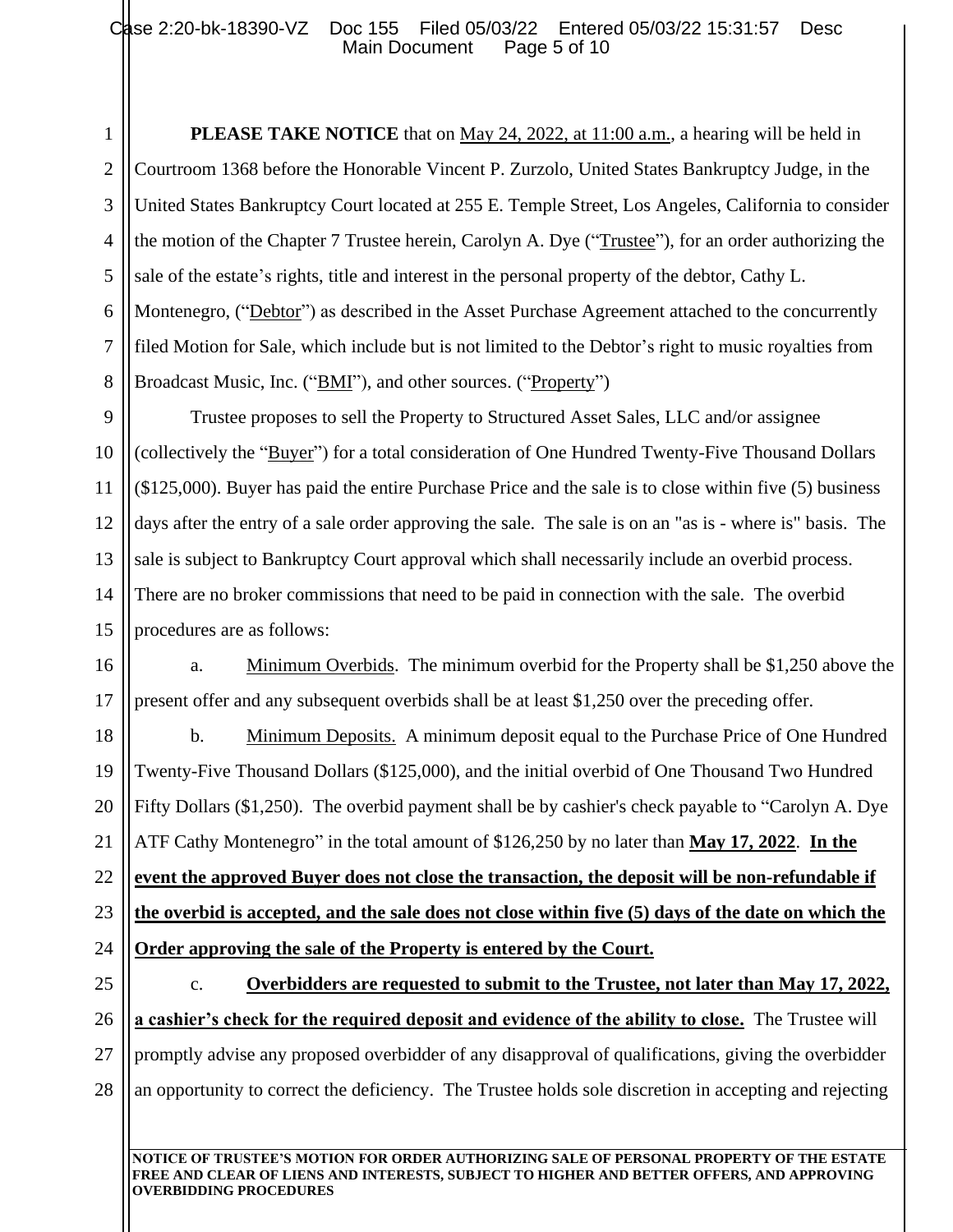# Case 2:20-bk-18390-VZ Doc 155 Filed 05/03/22 Entered 05/03/22 15:31:57 Desc Main Document Page 6 of 10

1 2 all overbids. If the Buyer or overbidders at the hearing on the Motion is determined to not be the successful overbidder, the deposit paid to the Trustee shall be refunded upon closing.

3 4 5 d. Any overbids shall offer to purchase the Property on a "as-is - where is" basis and shall contain no conditions, contingencies or addendum in addition to those contained in the terms agreed to between Trustee and Buyer and presented to this Court.

6

7

8

9

10

23

24

25

26

27

28

e. All due diligence investigations shall be conducted prior to the sale hearing.

f. At the conclusion of the hearing on the Motion, the Court shall determine the highest and best offer for the Property, and the Trustee shall proceed to consummate the sale of the Property in accordance with such offer to the highest bidder without further notice to creditors or hearing before this Court.

11 12 13 14 15 16 g. The overbidder's deposit is non-refundable in the event that Court confirms the sale but, for any reason whatsoever, the overbidder fails to close the sale timely. The overbidding party will be bound by all of the terms of sale proposed in this Motion (as incorporated by reference in the sales contract) except as to price, without contingencies of any kind, including financing contingencies, and shall close the escrow no more than five (5) business days after the entry of the order approving the Motion.

17 18 19 20 h. The Trustee also proposes that the Court confirm a backup buyer so that, in the event that the successful overbidder does not close within five (5) days after the entry of the order approving the Motion, the Trustee may retain the deposit of the original successful buyer as liquidated damages and sell the Property to the back-up buyer for the amount of such backup last bid.

21 22 i. The Trustee also seeks a ruling that the party to whom the Court confirms the sale and any backup buyers are good faith purchasers for purposes of 11 U.S.C. §363(m).

You may request a complete copy of this Motion from

Christian T. Kim DUMAS & KIM, APC 915 Wilshire Blvd., Ste. 1775 Los Angeles, CA 90017 (213) 368-5000 ckim@dumas-law.com

A complete copy of the Motion is also on file with the Clerk of the Court and may be viewed

**NOTICE OF TRUSTEE'S MOTION FOR ORDER AUTHORIZING SALE OF PERSONAL PROPERTY OF THE ESTATE FREE AND CLEAR OF LIENS AND INTERESTS, SUBJECT TO HIGHER AND BETTER OFFERS, AND APPROVING OVERBIDDING PROCEDURES**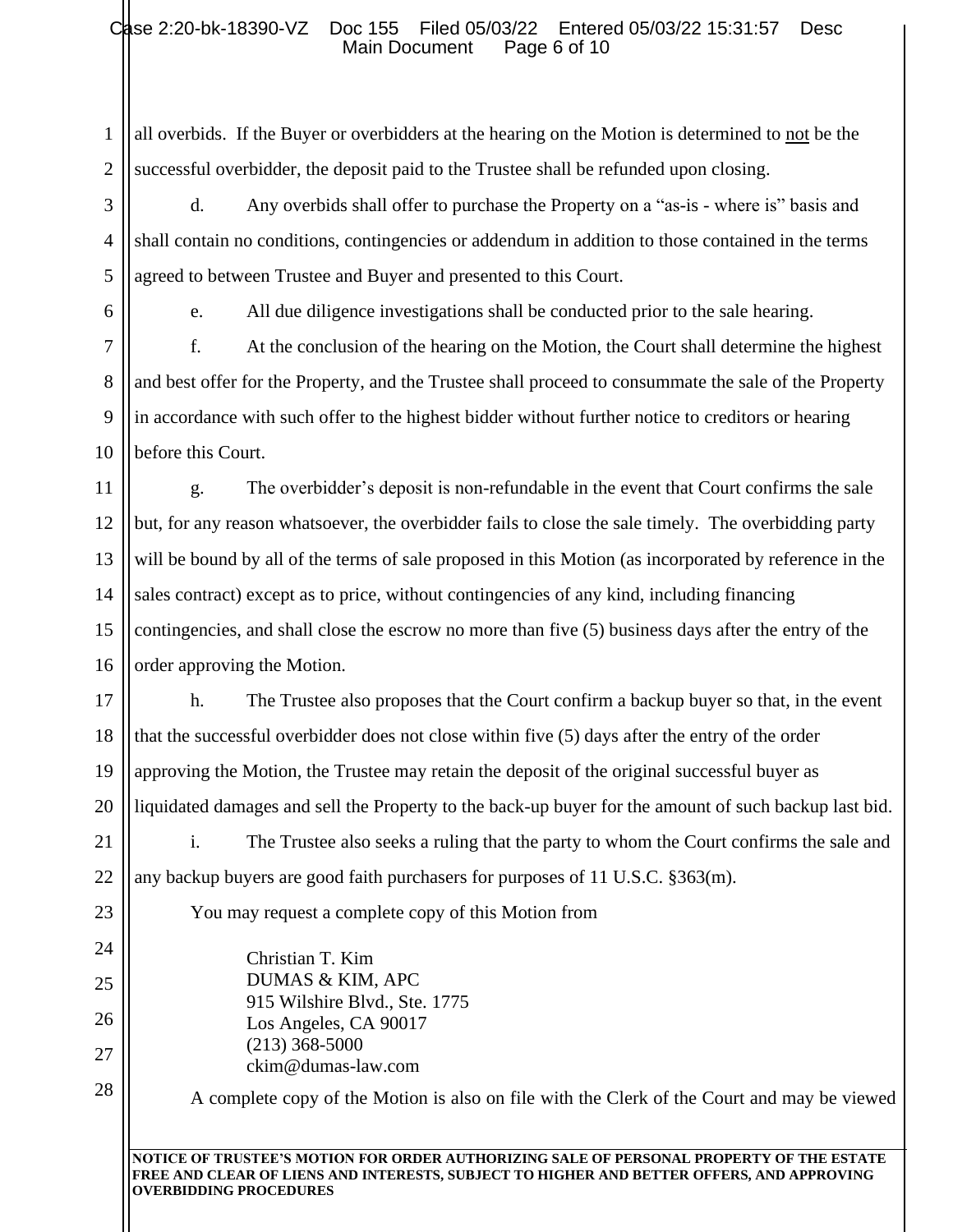# Case 2:20-bk-18390-VZ Doc 155 Filed 05/03/22 Entered 05/03/22 15:31:57 Desc Main Document Page 7 of 10

| 1              | at the United States Bankruptcy Court, 255 E. Temple Street, Room 940, Los Angeles, CA 90012.                                                                                                                          |  |  |
|----------------|------------------------------------------------------------------------------------------------------------------------------------------------------------------------------------------------------------------------|--|--|
| $\overline{2}$ | <b>PLEASE TAKE FURTHER NOTICE</b> that any objection to the Motion or the proposed sale                                                                                                                                |  |  |
| 3              | must be made in writing and filed with the Court no later than fourteen (14) days prior to the hearing                                                                                                                 |  |  |
| $\overline{4}$ | in conformity with Local Bankruptcy Rule 9013-1(f), and consist of a written statement of all reasons                                                                                                                  |  |  |
| 5              | in opposition, an answering Memorandum of Points and Authorities, declarations, and documentary                                                                                                                        |  |  |
| 6              | evidence on which the responding party intends to rely.                                                                                                                                                                |  |  |
| 7              | <b>PLEASE TAKE FURTHER NOTICE</b> that pursuant to Local Bankruptcy Rule 9013(h), any                                                                                                                                  |  |  |
| 8              | objection not timely filed and served may be deemed by the Court to be consent to the relief                                                                                                                           |  |  |
| 9              | requested and may result in the Court's issuance of an order without further notice or hearing.                                                                                                                        |  |  |
| 10             |                                                                                                                                                                                                                        |  |  |
| 11             | Dated: May 3, 2022<br>DUMAS & KIM, APC                                                                                                                                                                                 |  |  |
| 12             |                                                                                                                                                                                                                        |  |  |
| 13<br>14       | By: /s/ Christian T. Kim                                                                                                                                                                                               |  |  |
| 15             | Christian T. Kim, Attorneys for Chapter 7<br>Trustee, Carolyn A. Dye                                                                                                                                                   |  |  |
| 16             |                                                                                                                                                                                                                        |  |  |
| 17             |                                                                                                                                                                                                                        |  |  |
| 18             |                                                                                                                                                                                                                        |  |  |
| 19             |                                                                                                                                                                                                                        |  |  |
| 20             |                                                                                                                                                                                                                        |  |  |
| 21             |                                                                                                                                                                                                                        |  |  |
| 22             |                                                                                                                                                                                                                        |  |  |
| 23             |                                                                                                                                                                                                                        |  |  |
| 24             |                                                                                                                                                                                                                        |  |  |
| 25             |                                                                                                                                                                                                                        |  |  |
| 26             |                                                                                                                                                                                                                        |  |  |
| 27             |                                                                                                                                                                                                                        |  |  |
| 28             |                                                                                                                                                                                                                        |  |  |
|                |                                                                                                                                                                                                                        |  |  |
|                | NOTICE OF TRUSTEE'S MOTION FOR ORDER AUTHORIZING SALE OF PERSONAL PROPERTY OF THE ESTATE<br>FREE AND CLEAR OF LIENS AND INTERESTS, SUBJECT TO HIGHER AND BETTER OFFERS, AND APPROVING<br><b>OVERBIDDING PROCEDURES</b> |  |  |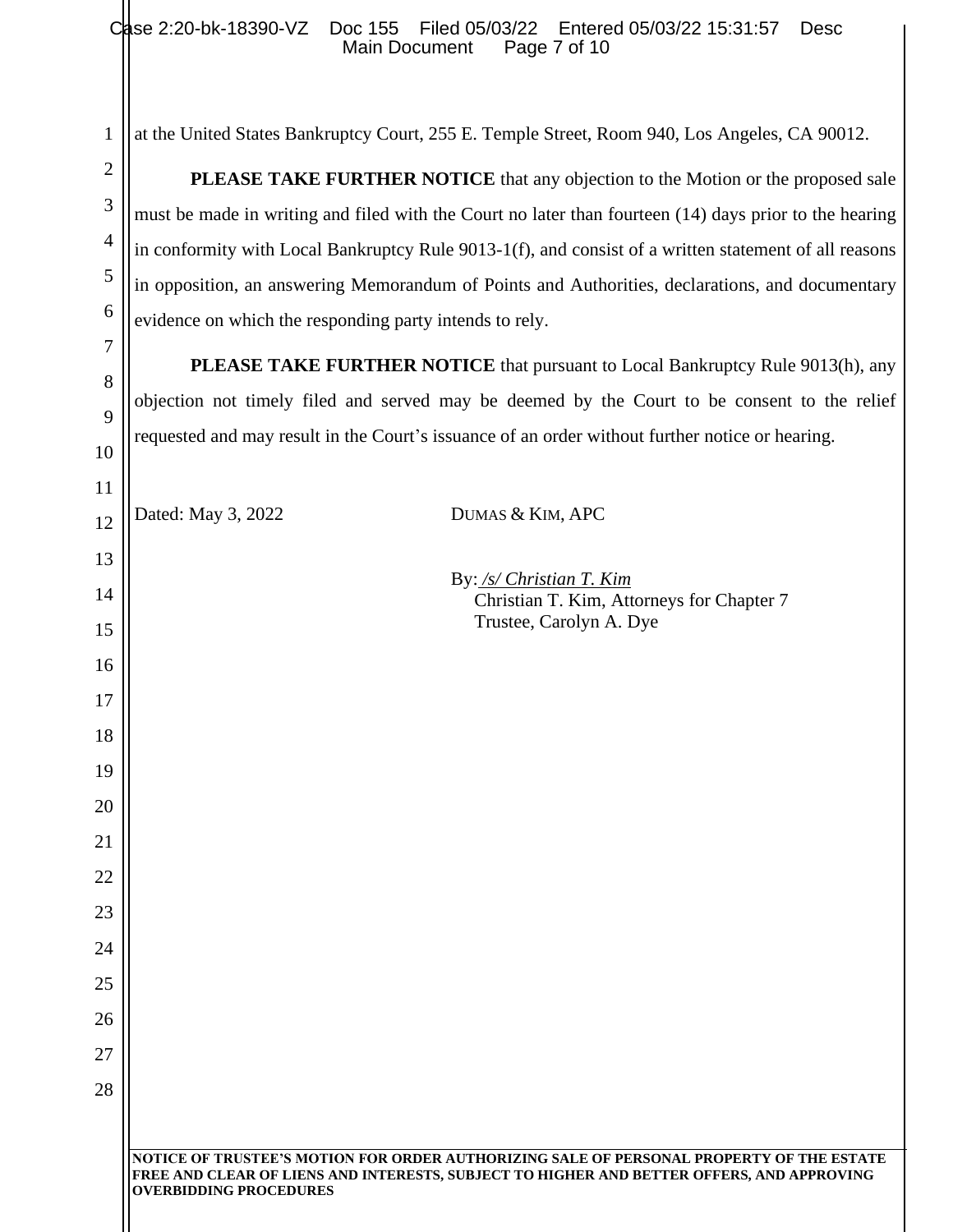Case 2:20-bk-18390-VZ Doc 155 Filed 05/03/22 Entered 05/03/22 15:31:57 Desc Main Document Page 8 of 10

|  |  | In re: CATHY L. MONTENEGRO |
|--|--|----------------------------|
|--|--|----------------------------|

CHAPTER: 7

Debtor(s) CASE NUMBER: 2:20-bk-18390-VZ

# **PROOF OF SERVICE OF DOCUMENT**

I am over the age of 18 and not a party to this bankruptcy case or adversary proceeding. My business address is: 915 Wilshire Blvd., Ste. 1775, Los Angeles, CA 90017.

A true and correct copy of the foregoing document entitled (*specify*): *Notice of Trustee's Motion for Order Authorizing Sale of Personal Property of the Estate free & Clear of Liens and Interests, Subject to Higher & Better Offers, and Apprving Overbidding Procedures* will be served or was served **(a)** on the judge in chambers in the form and manner required by LBR 5005-2(d); and **(b)** in the manner stated below:

**1**. **TO BE SERVED BY THE COURT VIA NOTICE OF ELECTRONIC FILING (NEF)**: Pursuant to controlling General Orders and LBR, the foregoing document will be served by the court via NEF and hyperlink to the document. On (*date*) *May 3, 2022*, I checked the CM/ECF docket for this bankruptcy case or adversary proceeding and determined that the following persons are on the Electronic Mail Notice List to receive NEF transmission at the email addresses stated below:

Ann Chang achang@dumas-law.com

| Leslie A Cohen                            | leslie@lesliecohenlaw.com, jaime@lesliecohenlaw.com; olivia@lesliecohenlaw.com        |
|-------------------------------------------|---------------------------------------------------------------------------------------|
| James A Dumas                             | jdumas@dumas-law.com, jdumas@ecf.inforuptcy.com                                       |
|                                           | Carolyn A Dye (TR) trustee@cadye.com, c197@ecfcbis.com;atty@cadye.com                 |
|                                           | John D Ellis john.ellis3@usdoj.gov, USACAC.criminal@usdoj.gov; CaseView.ECF@usdoj.gov |
| Oscar Estrada                             | oestrada@ttc.lacounty.gov                                                             |
| $\bigcap$ build is a $\top$ $\bigcup$ ine | alden Qalussaa lauu sama jaldes Qaafiinfamintau sama                                  |

Christian T Kim ckim@dumas-law.com, ckim@ecf.inforuptcy.com

Matthew Long mlong@resurgent.com

Mark J Markus bklawr@bklaw.com, markjmarkus@gmail.com; markus.markj.r112926@notify.bestcase.com

Eric A Mitnick MitnickLaw@aol.com, mitnicklaw@gmail.com

Melissa A Raskey melissa@bkquick.com, raskey.melissab111106@notify.bestcase.com

Jolene Tanner jolene.tanner@usdoj.gov, USACAC.criminal@usdoj.gov

United States Trustee (LA) ustpregion16.la.ecf@usdoj.gov

 $\Box$  Service information continued on attached page

## **2. SERVED BY UNITED STATES MAIL**:

On (*date*) *May 3, 2022*, I served the following persons and/or entities at the last known addresses in this bankruptcy case or adversary proceeding by placing a true and correct copy thereof in a sealed envelope in the United States mail, first class, postage prepaid, and addressed as follows. Listing the judge here constitutes a declaration that mailing to the judge will be completed no later than 24 hours after the document is filed.

Cathy L. Montenegro PO Box 11122 Torrance, CA 90510-1122

 $\overline{X}$  Service information continued on attached page

# **3. SERVED BY PERSONAL DELIVERY, OVERNIGHT MAIL, FACSIMILE TRANSMISSION OR EMAIL** (state method

for each person or entity served): Pursuant to F.R.Civ.P. 5 and/or controlling LBR, on (*date*) *May 3, 2022*, I served the following persons and/or entities by personal delivery, overnight mail service, or (for those who consented in writing to such service method), by facsimile transmission and/or email as follows. Listing the judge here constitutes a declaration that personal delivery on, or overnight mail to, the judge will be completed no later than 24 hours after the document is filed.

 $\Box$  Service information continued on attached page

I declare under penalty of perjury under the laws of the United States that the foregoing is true and correct.<br>May 2,2022

| May 3, 2022 | Danielle M. Landeros | <i>Isl Danielle M. Landeros</i> |
|-------------|----------------------|---------------------------------|
| Date        | <b>Printed Name</b>  | Signature                       |

This form is mandatory. It has been approved for use by the United States Bankruptcy Court for the Central District of California.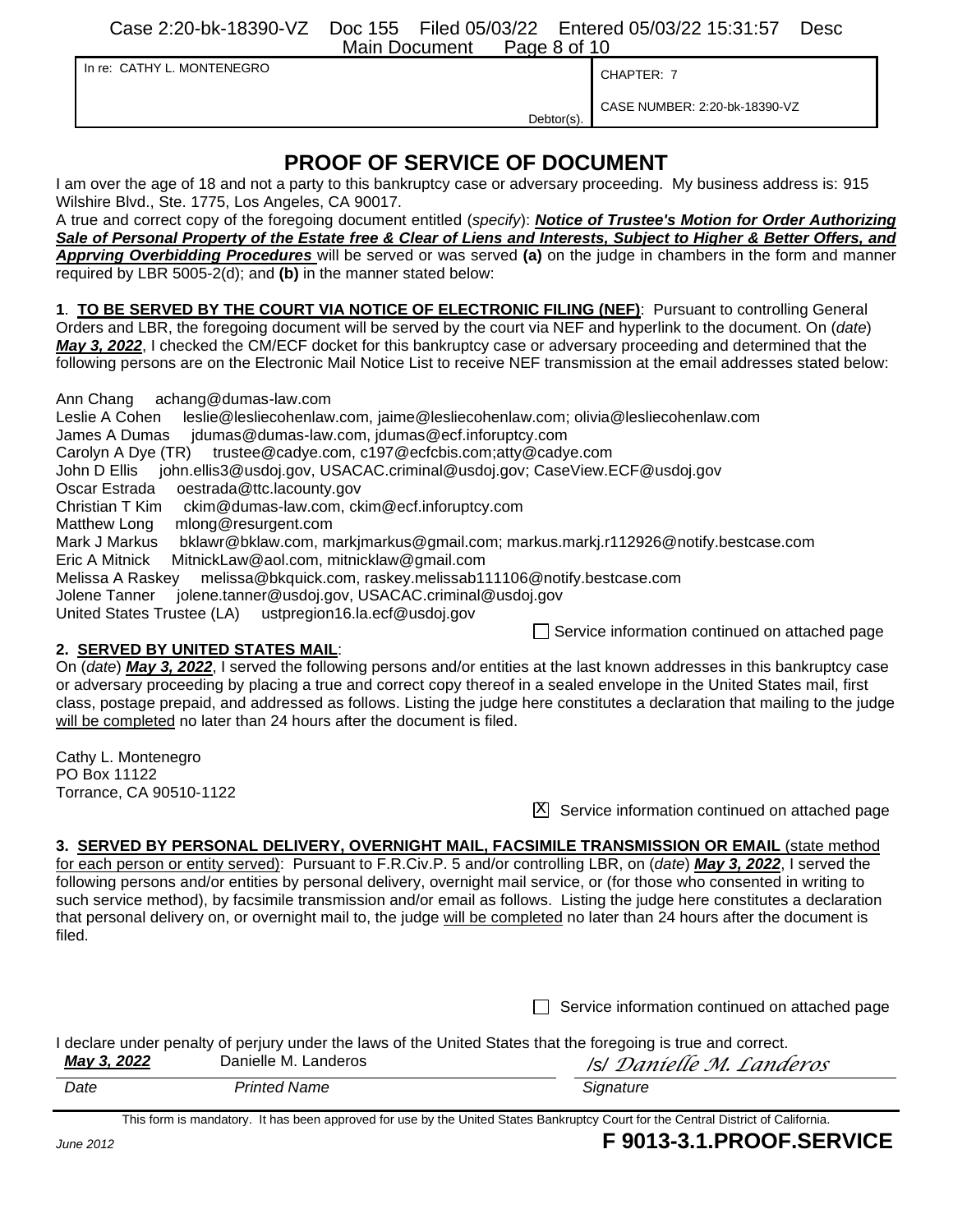Case 2:20-bk-18390-VZ Doc 155 Filed 05/03/22 Entered 05/03/22 15:31:57 Desc<br>Label Matrix for local noticing **(p)LOS ANGELES COUNTY TREASURER AND TAX COLLE** 

 **Los Angeles Tue May 3 13:45:29 PDT 2022 LVNV Funding, LLC UNITED STATES OF AMERICA on behalf of the IN Los Angeles Division**

 **Attn: Mark B. Conlan DALLAS TX 75234-7262 1901 Camino Vida Roble #100 One Gateway Center Carlsbad CA 92008-6560 Newark, NJ 07102-5310**

 **Canyon Estates Homewoners Assoc Convergent Outsourcing Desert Water Agency 2323 South Madrona Drive Po Box 9004 1200 S. Gene Autry Trail Palm Springs, CA 92264-9598 Renton, WA 98057-9004 Palm Springs, CA 92264-3533**

 **Eric Alan Mitnick FRANCHISE TAX BOARD Franchise Tax Board 21515 Hawthorne Boulevard, Suite 1030 BANKRUPTCY SECTION MS A340 Personal Bankruptcy- MS:A340 Torrance, CA 90503-6579 PO BOX 2952 PO BOX 2952**

**(p)INTERNAL REVENUE SERVICE Internal Revenue Service (p)JPMORGAN CHASE BANK N A CENTRALIZED INSOLVENCY OPERATIONS Insolvency BANKRUPTCY MAIL INTAKE TEAM PO BOX 7346 PO BOX 7346 700 KANSAS LANE FLOOR 01 PHILADELPHIA PA 19101-7346 Philadelphia, PA 19101-7346 MONROE LA 71203-4774**

 **KOLL PER COLLEGE BUSINESS PARK, LLC Koll/PER College Kyle Lakin, Esq. C/O KOLL COMPANY Business Park, LLC Delphi Law Group 17755 SKY PARK EAST, SUITE 100 c/o Richard L. Seide, APC 1901 Camino Vida Roble IRVINE, CA 92614-6400 901 Dove Street Suite 120 Suite 100**

Label Matrix for local noticing **by the server of the server of the server of the server of the server of the server**<br>
3435 Wilshire Boulevard **ATTN BANKRUPTCY UNIT Case 2:20-bk-18390-VZ Suite 990 PO BOX 54110 Central District of California Los Angeles, CA 90010-1998 LOS ANGELES CA 90054-0110**

 **Resurgent Capital Services Attn: Jolene Tanner 255 East Temple Street, P.O. Box 10587 300 N. Los Angeles Street, Room 7211 Los Angeles, CA 90012-3332 Greenville, SC 29603-0587 Los Angeles, CA 90012-3342**

**Newport Beach, CA 92660-3018 Carlsbad, CA 92008-6560**

 **M Leonard & Riverside County Tax Collector Riverside County Treasurer 14520 Erwin Street Adelina Abril P.O. Box 12005 Van Nuys, CA 91411-2340 4080 Lemon St, 4th Floor Riverside, CA 92502-2205 Riverside CA 92501-3609**

 **Syncb/care Credit Unifund CCR Partners United States Trustee (LA) C/o Po Box 965036 Law Offices of Kenosian & Miele LLP 915 Wilshire Blvd, Suite 1850 Orlando, FL 32896-0001 8581 Santa Monica Blvd. #17 Los Angeles, CA 90017-3560 Los Angeles, CA 90069-4120**

 **Valley Collection Serv Carolyn A Dye (TR) Cathy L. Montenegro Po Box 10130 Law Offices of Carolyn Dye PO BOX 11122 Glendale, AZ 85318-0130 15030 Ventura Blvd., Suite 527 Torrance, CA 90510-1122 Sherman Oaks, CA 91403-5470**

 **Broadcast Music Inc., (p)CAINE & WEINER COMPANY Canyon Estates Homeowners Association Broadcast Music Inc., c/o Gibbons 12005 FORD ROAD 300 Kyle Lakin, Esq Delphi Law Group LLP**

**SACRAMENTO CA 95812-2952 Sacramento, CA 95812-2952**